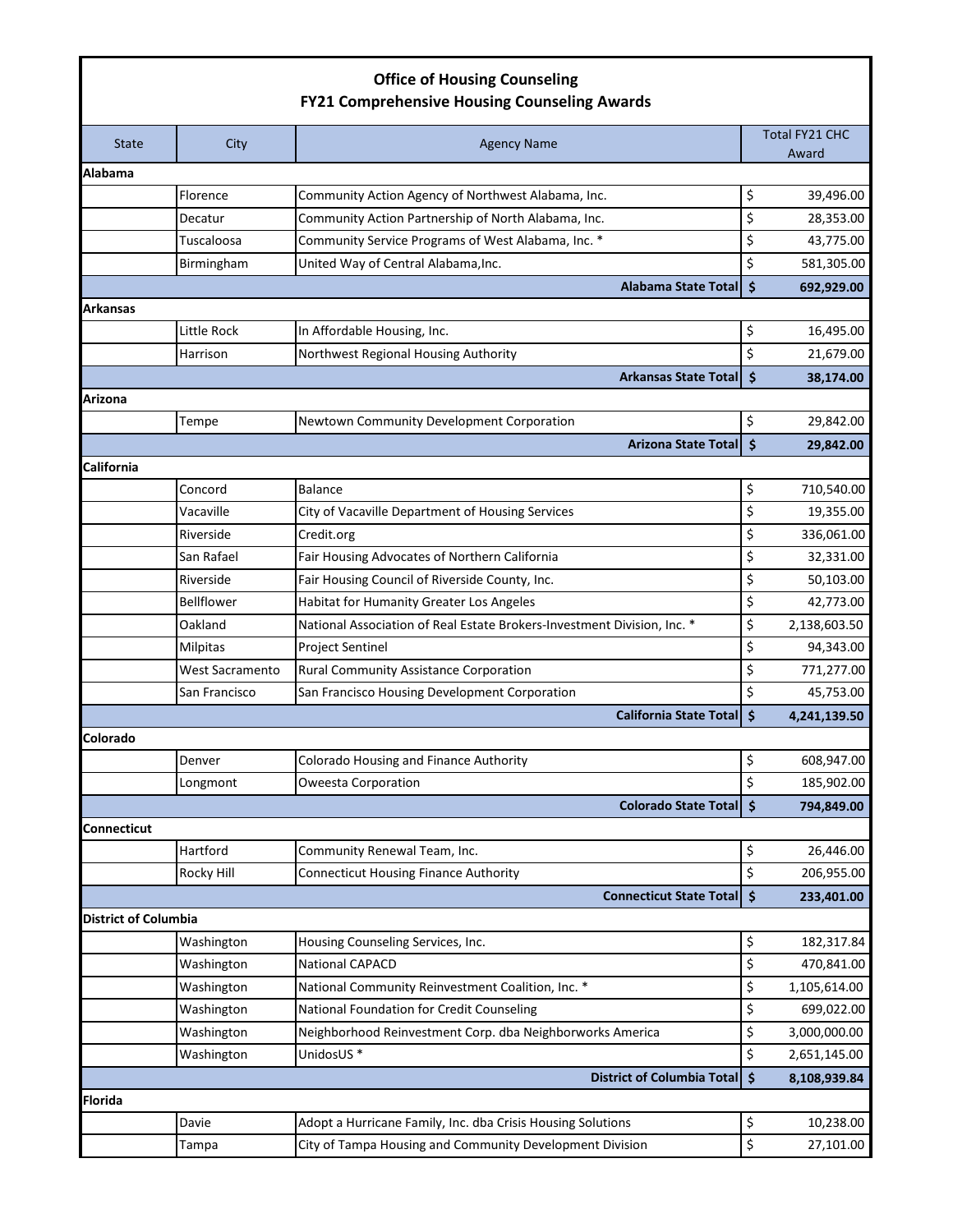|          | Pensacola             | Community Enterprise Investments, Inc.                           | \$                  | 26,446.00               |
|----------|-----------------------|------------------------------------------------------------------|---------------------|-------------------------|
|          | Melbourne             | Community Housing Initiative, Inc.                               | \$                  | 33,239.00               |
|          | Plantation            | Consolidated Credit Solutions, Inc.                              | \$                  | 100,979.00              |
|          | West Palm Beach       | Credit Card Management Services, Inc.                            | \$                  | 204,946.00              |
|          | Gainesville           | Florida Cooperative Extension *                                  | \$                  | 89,555.00               |
|          | Pembroke Pines        | Housing Foundation of America                                    | \$                  | 115,132.00              |
|          | Jacksonville          | Jacksonville Area Legal Aid, Inc.                                | \$                  | 32,824.00               |
|          | <b>Ft Myers</b>       | Lee County Housing Development Corporation                       | \$                  | 30,796.00               |
|          | Ocala                 | <b>Ocala Housing Authority</b>                                   | \$                  | 63,676.00               |
|          | Opa Locka             | Opa-Locka Community Development Corporation                      | \$                  | 31,749.00               |
|          | St Augustine          | St. Johns County Board of County Commissioners                   | \$                  | 32,166.00               |
|          | Sarasota              | Step Up Suncoast, Inc. fka Manatee Community Action Agency, Inc. | \$                  | 24,243.00               |
|          | Clearwater            | Suncoast Housing Connections fka Tampa Bay CDC                   | \$                  | 36,099.00               |
|          | Tallahassee           | Tallahassee Urban League, Inc *                                  | \$                  | 72,680.00               |
|          | West Palm Beach       | West Palm Beach Housing Authority                                | \$                  | 29,835.00               |
|          |                       | <b>Florida State Total</b>                                       | $\ddot{\mathsf{s}}$ | 961,704.00              |
| Georgia  |                       |                                                                  |                     |                         |
|          | Rome                  | Appalachian Housing and Redevelopment Corporation                | \$                  | 24,539.00               |
|          | Albany                | City of Albany, Georgia *                                        | \$                  | 21,725.00               |
|          | Atlanta               | Georgia Housing and Finance Authority *                          | \$                  | 1,172,051.00            |
|          | Atlanta               | Operation Hope, Inc.                                             | \$                  | 389,943.00              |
|          | <b>Stone Mountain</b> | Refugee Family Assistance Program                                | \$                  | 14,588.00               |
|          |                       | <b>Georgia State Total</b>                                       | $\dot{\mathsf{s}}$  | 1,622,846.00            |
| Hawaii   |                       |                                                                  |                     |                         |
|          | Honolulu              | Legal Aid Society of Hawaii                                      | \$                  | 26,509.00               |
|          |                       | <b>Hawaii State Total</b>                                        | $\ddot{\bm{\zeta}}$ | 26,509.00               |
| Idaho    |                       |                                                                  |                     |                         |
|          | <b>Boise</b>          | Idaho Housing and Finance Association                            | \$                  | 428,477.00              |
|          |                       | <b>Idaho State Total</b>                                         | $\ddot{\bm{\zeta}}$ | 428,477.00              |
| Illinois |                       |                                                                  |                     |                         |
|          | Woodstock             | Consumer Credit Counseling Services of Northern Illinois         | \$                  | 52,804.00               |
|          | Chicago               | <b>Housing Action Illinois</b>                                   | \$                  | 1,409,582.00            |
|          | Carlinville           | Macoupin County Housing Authority                                | \$                  | 21,679.00               |
|          | Chicago               | Smart Money Housing aka Smart Women Smart Money                  | \$                  | 27,657.00               |
|          | Joliet                | Will County Center for Community Concerns                        | \$                  | 29,842.00               |
|          |                       | <b>Illinois State Total</b>                                      | $\ddot{\bm{\zeta}}$ | 1,541,564.00            |
| Indiana  |                       |                                                                  |                     |                         |
|          | Bloomington           | City of Bloomington - Housing and Neighborhood Development       | \$                  | 15,000.00               |
|          | Mitchell              | Hoosier Uplands Economic Development Corporation                 | \$                  | 28,889.00               |
|          | Tell City             | Lincoln Hills Development Corporation                            | \$                  | 21,000.00               |
|          |                       |                                                                  |                     |                         |
|          | Marion                | The Affordable Housing Corporation of Marion, Indiana            | \$                  | 43,947.00               |
|          |                       | <b>Indiana State Total</b>                                       | $\ddot{\mathsf{s}}$ | 108,836.00              |
| lowa     |                       |                                                                  |                     |                         |
|          | Sioux City            | Center for Siouxland                                             | \$                  | 31,749.00               |
|          | Dubuque               | Eastern Iowa Regional Housing Authority                          | \$                  | 16,912.00               |
|          | Des Moines            | Home Opportunities Made Easy, Inc.                               | \$                  | 34,729.00               |
|          | Cedar Rapids          | Horizons, a Family Service Alliance                              | \$                  | 38,006.00               |
|          | Muscatine             | Muscatine Municipal Housing Agency<br><b>Iowa State Total</b>    | \$<br>۱\$           | 17,120.00<br>138,516.00 |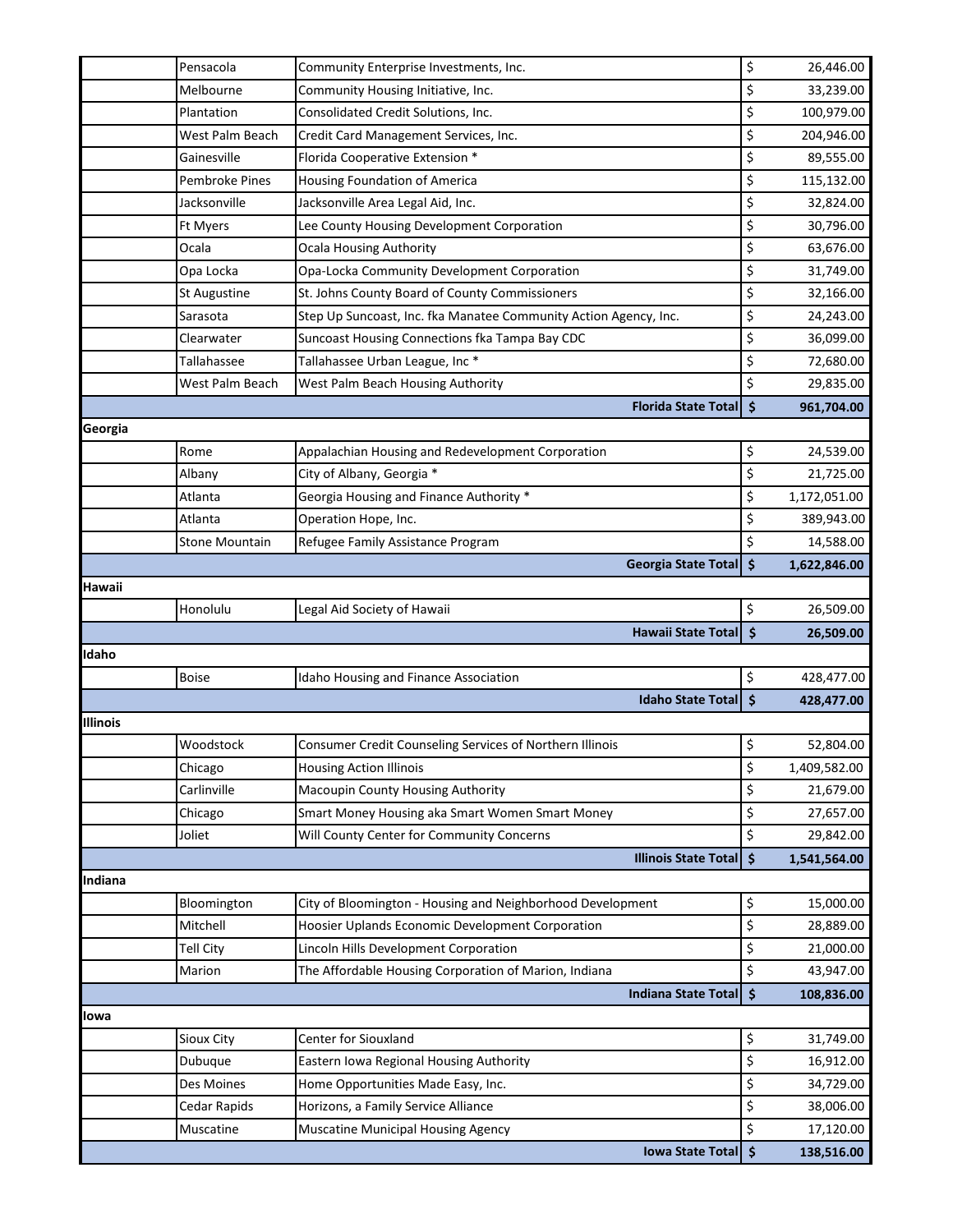| Kentucky      |                         |                                                                       |                     |              |
|---------------|-------------------------|-----------------------------------------------------------------------|---------------------|--------------|
|               | Campbellsville          | Campbellsville Housing and Redevelopment Authority                    | \$                  | 15,958.00    |
|               | <b>Bowling Green</b>    | Housing Assistance And Development Services, Inc.                     | \$                  | 27,639.00    |
|               | <b>Barbourville</b>     | KCEOC Community Action Partnership, Inc.                              | \$                  | 20,725.00    |
|               | Frankfort               | Kentucky Housing Corporation                                          | \$                  | 166,537.00   |
|               | <b>Bowling Green</b>    | Live The Dream Development, Inc.                                      | \$                  | 6,633.00     |
|               |                         | <b>Kentucky State Total</b>                                           | $\ddot{\bm{\zeta}}$ | 237,492.00   |
| Louisiana     |                         |                                                                       |                     |              |
|               | <b>Baton Rouge</b>      | Louisiana Housing Corporation                                         | \$                  | 434,984.00   |
|               |                         | <b>Louisiana State Total</b>                                          | $\dot{\mathsf{s}}$  | 434,984.00   |
| Maine         |                         |                                                                       |                     |              |
|               | Augusta                 | Maine State Housing Authority                                         | \$                  | 20,555.00    |
|               |                         | <b>Maine State Totall</b>                                             | $\dot{\mathsf{s}}$  | 20,555.00    |
| Maryland      |                         |                                                                       |                     |              |
|               | Cumberland              | Allegany County Human Resources Development Commission, Inc.          | \$                  | 15,958.00    |
|               | Annapolis               | Arundel Community Development Service, Inc.                           | \$                  | 32,405.00    |
|               | Riverdale               | Centro de Apoyo Familiar                                              | \$                  | 124,503.00   |
|               | <b>Baltimore</b>        | Comprehensive Housing Assistance, Inc.                                | \$                  | 24,122.00    |
|               | Columbia                | Consumer Credit Counseling Service of Maryland and Delaware, Inc.     | \$                  | 489,272.00   |
|               | <b>Windsor Mill</b>     | Diversified Housing Development, Inc.                                 | \$                  | 32,703.00    |
|               | <b>Baltimore</b>        | Garwyn Oaks Northwest Housing Resource Center, Inc.                   | \$                  | 12,145.00    |
|               | Hagerstown              | Hagerstown Neighborhood Development Partnership, Inc.                 | \$                  | 33,656.00    |
|               | Bel Air                 | <b>Harford County Housing Agency</b>                                  | \$                  | 48,992.00    |
|               | Landover                | HomeFree - USA *                                                      | \$                  | 2,420,562.50 |
|               | Hyattsville             | Housing Initiative Partnership, Inc.                                  | \$                  | 68,141.00    |
|               | Salisbury               | Shore Up!, Inc. *                                                     | \$                  | 60,500.00    |
|               |                         | <b>Maryland State Total</b>                                           | \$                  | 3,362,959.50 |
| Massachusetts |                         |                                                                       |                     |              |
|               | <b>Fall River</b>       | Catholic Social Services - Fall River                                 | \$                  | 31,749.00    |
|               | <b>Boston</b>           | Neighborhood Stabilization Corporation (NACA Counseling Subsidiary) * | \$                  | 3,442,516.50 |
|               | Taunton                 | Pro-Home, Inc.                                                        | \$                  | 20,308.00    |
|               | Springfield             | Springfield Partners for Community Action                             | \$                  | 16,495.00    |
|               | <b>Boston</b>           | The Housing Partnership Network                                       | \$                  | 676,143.00   |
|               |                         | <b>Massachusetts State Total</b>                                      | \$                  | 4,187,211.50 |
| Michigan      |                         |                                                                       |                     |              |
|               | <b>Grand Rapids</b>     | <b>Grand Rapids Urban League</b>                                      | \$                  | 45,000.00    |
|               | <b>Farmington Hills</b> | Greenpath, Inc.                                                       | \$                  | 1,937,711.00 |
|               | Charlotte               | Housing Services Mid Michigan                                         | \$                  | 41,820.00    |
|               | Lansing                 | Michigan State Housing Development Authority                          | \$                  | 1,087,908.00 |
|               | <b>Traverse City</b>    | Northwest Michigan Community Action Agency, Inc.                      | \$                  | 43,101.00    |
|               | Pontiac                 | Oakland County Housing Counseling                                     | \$                  | 49,579.00    |
|               | Pontiac                 | Oakland Livingston Human Service Agency                               | \$                  | 30,051.00    |
|               |                         | <b>Michigan State Total</b>                                           | $\dot{\mathsf{s}}$  | 3,235,170.00 |
| Minnesota     |                         |                                                                       |                     |              |
|               | Saint Cloud             | Catholic Charities Diocese of St. Cloud                               | \$                  | 50,533.00    |
|               | Saint Paul              | Minnesota Homeownership Center                                        | \$                  | 650,851.00   |
|               | Saint Paul              | Southern Minnesota Regional Legal Services, Inc.                      | \$                  | 44,382.00    |
|               |                         | <b>Minnesota State Total</b>                                          | $\ddot{\bm{\zeta}}$ | 745,766.00   |
| Mississippi   |                         |                                                                       |                     |              |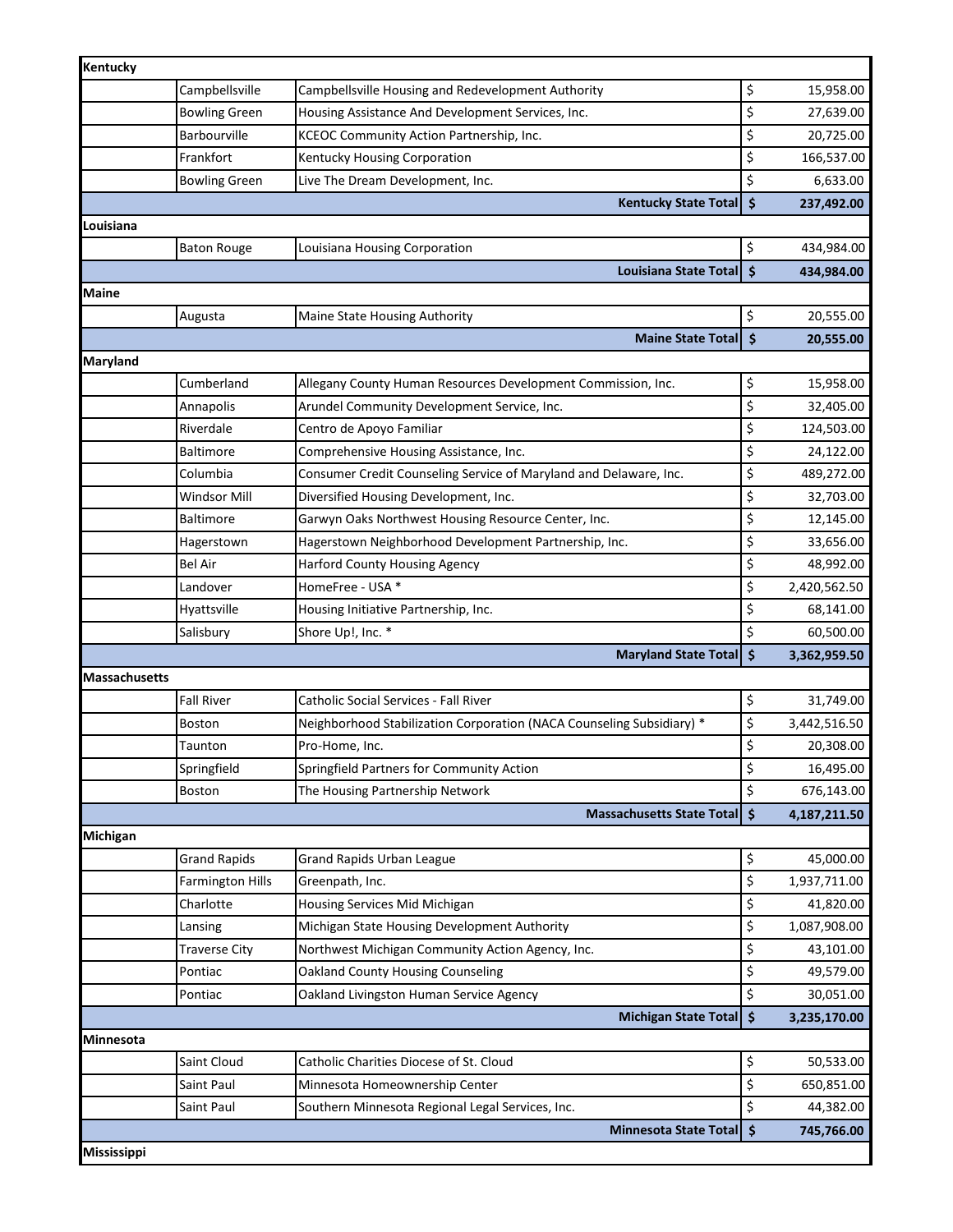|                       | Jackson            | Housing Education and Economic Development, Inc. *                    | \$                  | 39,522.00    |
|-----------------------|--------------------|-----------------------------------------------------------------------|---------------------|--------------|
|                       | Jackson            | Mississippi Home Corporation                                          | \$                  | 306,426.00   |
|                       |                    | <b>Mississippi State Total</b>                                        | $\dot{\mathsf{s}}$  | 345,948.00   |
| <b>Missouri</b>       |                    |                                                                       |                     |              |
|                       | Independence       | <b>Community Services League</b>                                      | \$                  | 20,308.00    |
|                       | University City    | Housing Options Provided for the Elderly                              | \$                  | 185,018.00   |
|                       |                    | <b>Missouri State Total</b>                                           | $\ddot{\bm{\zeta}}$ | 205,326.00   |
| Montana               |                    |                                                                       |                     |              |
|                       | <b>Great Falls</b> | Montana Homeownership Network dba Neighborworks Montana               | \$                  | 584,768.00   |
|                       |                    | <b>Montana State Total</b>                                            | $\mathsf{\hat{S}}$  | 584,768.00   |
| <b>Nebraska</b>       |                    |                                                                       |                     |              |
|                       | Fairbury           | <b>Blue Valley Community Action Partnership</b>                       | \$                  | 33,448.00    |
|                       | Omaha              | <b>Credit Advisors Foundation</b>                                     | \$                  | 93,194.00    |
|                       | Omaha              | Family Housing Advisory Services, Inc.                                | \$                  | 51,592.00    |
|                       | Chadron            | High Plains Community Development Corporation                         | \$                  | 53,184.00    |
|                       |                    | Nebraska State Total                                                  | $\ddot{\mathsf{s}}$ | 231,418.00   |
| <b>New Hampshire</b>  |                    |                                                                       |                     |              |
|                       | Bedford            | New Hampshire Housing Finance Authority                               | \$                  | 204,673.00   |
|                       |                    | <b>New Hampshire State Total</b>                                      | $\dot{\mathsf{s}}$  | 204,673.00   |
| <b>New Jersey</b>     |                    |                                                                       |                     |              |
|                       | Hackensack         | Fair Housing Council of Northern New Jersey                           | \$                  | 40,866.00    |
|                       | Manalapan          | Garden State Consumer Credit Counseling, Inc. dba Navicore Solutions  | \$                  | 665,835.00   |
|                       | Trenton            | Housing and Community Development Network of New Jersey               | \$                  | 343,941.00   |
|                       | Paterson           | Housing Authority of the City of Paterson                             | \$                  | 16,912.00    |
|                       | Trenton            | New Jersey Housing and Mortgage Finance Agency                        | \$                  | 300,000.00   |
|                       | <b>Toms River</b>  | Ocean, Inc. (Ocean Community Economic Action Now, Inc.)               | \$                  | 25,000.00    |
|                       | Audubon            | Senior Citizens United Community Services of Camden County, Inc.      | \$                  | 36,774.00    |
|                       |                    | <b>New Jersey State Total</b>                                         | $\dot{\mathsf{s}}$  | 1,429,328.00 |
| <b>Nevada</b>         |                    |                                                                       |                     |              |
|                       | North Las Vegas    | Nevada Partners, Inc.                                                 | \$                  | 38,960.00    |
|                       |                    | <b>Nevada State Totall</b>                                            | $\ddot{\bm{\zeta}}$ | 38,960.00    |
| <b>New York</b>       |                    |                                                                       |                     |              |
|                       | Belmont            | Allegany County Community Opportunities and Rural Development         | \$                  | 34,401.00    |
|                       | Brooklyn           | Greater Sheepshead Bay Development Corporation                        | \$                  | 6,633.00     |
|                       | New York           | National Urban League *                                               | \$                  | 1,554,991.50 |
|                       | <b>New York</b>    | New York Mortgage Coalition                                           | \$                  | 442,796.00   |
|                       | Albany             | New York State Housing Finance Agency                                 | \$                  | 1,094,786.00 |
|                       |                    |                                                                       |                     |              |
|                       | Rochester          | NHS of Rochester, Inc. dba Neighborworks Community Partners Rochester | \$                  | 38,006.00    |
|                       | Niagara Falls      | Niagara Falls Neighborhood Housing Services                           | \$                  | 36,099.00    |
|                       | Rochester          | Pathstone Corporation                                                 | \$                  | 277,643.00   |
|                       | <b>Buffalo</b>     | West Side Neighborhood Housing Services, Inc.                         | \$                  | 30,379.00    |
|                       |                    | <b>New York State Total</b>                                           | $\zeta$             | 3,515,734.50 |
| <b>North Carolina</b> |                    |                                                                       |                     |              |
|                       | <b>Brevard</b>     | Affordable Homeownership Foundation, Inc.                             | \$                  | 72,760.00    |
|                       | Siler City         | Chatham County Housing Authority                                      | \$                  | 16,912.00    |
|                       | Greensboro         | Housing Authority of the City of Greensboro*                          | \$                  | 88,239.00    |
|                       | <b>High Point</b>  | Housing Authority of the City of High Point                           | \$                  | 22,424.00    |
|                       | Durham             | North Carolina Housing Coalition                                      | \$                  | 1,133,891.00 |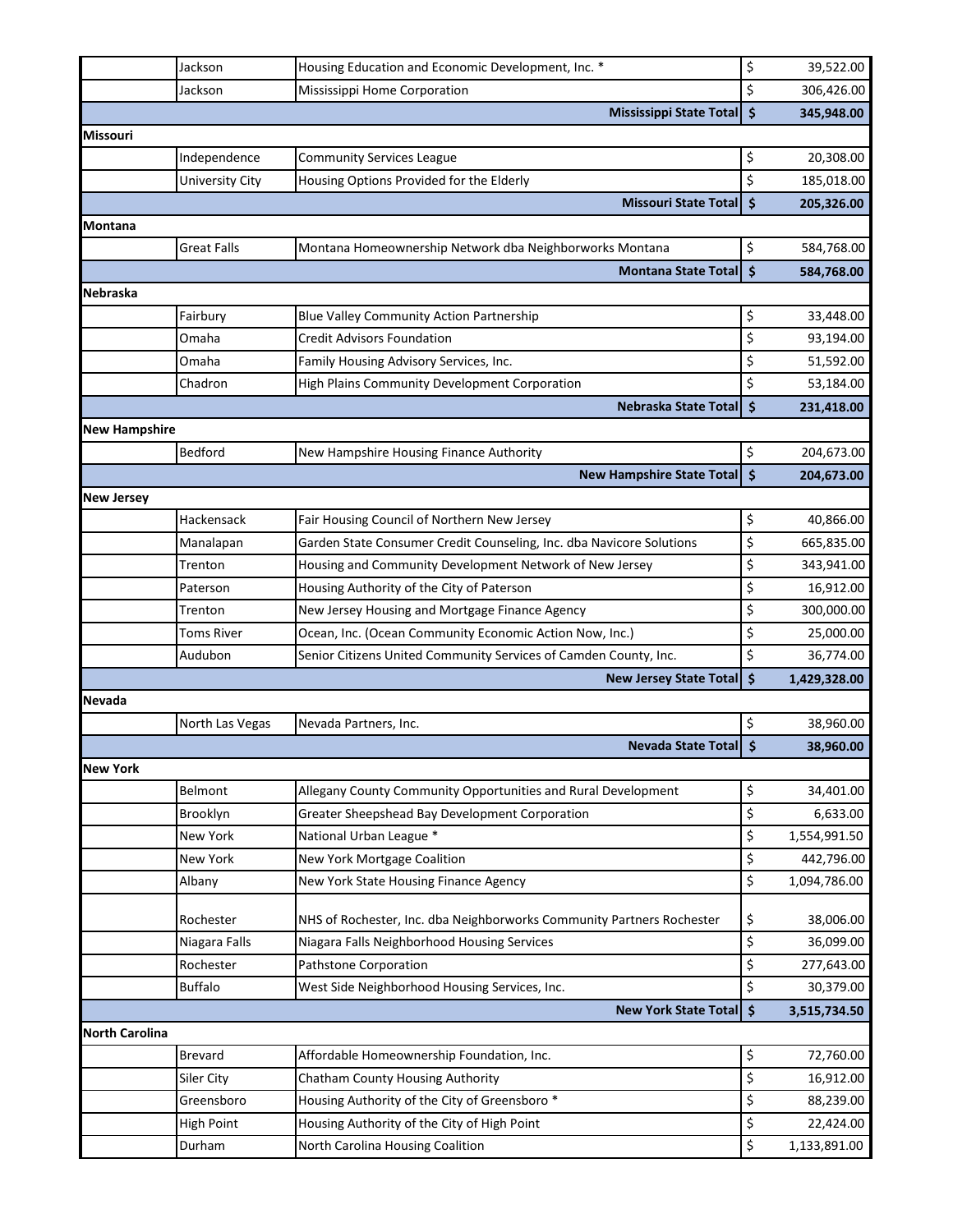|                       | Statesville                | <b>Statesville Housing Authority</b>                                                | \$                  | 33,656.00                 |
|-----------------------|----------------------------|-------------------------------------------------------------------------------------|---------------------|---------------------------|
|                       | Raleigh                    | <b>Telamon Corporation</b>                                                          | \$                  | 662,333.00                |
|                       | Hickory                    | Western Piedmont Council of Governments                                             | \$                  | 41,939.00                 |
|                       |                            | <b>North Carolina State Total</b>                                                   | $\dot{\mathsf{s}}$  | 2,072,154.00              |
| North Dakota          |                            |                                                                                     |                     |                           |
|                       | <b>Bismarck</b>            | North Dakota Housing Finance Agency                                                 | \$                  | 72,840.00                 |
|                       |                            | <b>North Dakota State Total</b>                                                     | $\ddot{\bm{\zeta}}$ | 72,840.00                 |
| Ohio                  |                            |                                                                                     |                     |                           |
|                       | Cleveland                  | <b>Community Housing Solutions</b>                                                  | \$                  | 48,613.00                 |
|                       | Dayton                     | County Corp                                                                         | \$                  | 38,006.00                 |
|                       | Painesville                | Fair Housing Resource Center                                                        | \$                  | 56,360.00                 |
|                       | Fremont                    | Great Lakes Community Action Partnership                                            | \$                  | 21,546.00                 |
|                       | Cincinnati                 | Working in Neighborhoods                                                            | \$                  | 28,889.00                 |
|                       | Youngstown                 | Youngstown Neighborhood Development Corporation                                     | \$                  | 32,703.00                 |
|                       |                            | <b>Ohio State Total</b>                                                             | \$                  | 226,117.00                |
| Oklahoma              |                            |                                                                                     |                     |                           |
|                       |                            | Community Action Agency of Oklahoma City and Oklahoma/Canadian                      |                     |                           |
|                       | Oklahoma City              | Counties, Inc.                                                                      | \$                  | 18,819.00                 |
|                       | Enid                       | <b>Community Development Support Association</b>                                    | \$                  | 31,332.00                 |
|                       | Tulsa                      | Housing Partners of Tulsa, Inc.                                                     | \$                  | 45,216.00                 |
|                       | Tulsa                      | Quickcert, Inc.                                                                     | \$                  | 107,269.00                |
|                       |                            | <b>Oklahoma State Total</b>                                                         | $\zeta$             | 202,636.00                |
| Oregon                |                            |                                                                                     |                     |                           |
|                       | La Grande                  | Community Connection of Northeast Oregon, Inc.                                      | \$                  | 31,749.00                 |
|                       | Hillsboro                  | Open Door Counseling Center                                                         | \$                  | 65,647.00                 |
|                       |                            |                                                                                     |                     |                           |
|                       |                            | <b>Oregon State Total</b>                                                           | $\ddot{\bm{\zeta}}$ | 97,396.00                 |
| Pennsylvania          |                            |                                                                                     |                     |                           |
|                       | Philadelphia               | Hispanic Association of Contractors and Enterprises                                 | \$                  | 70,968.00                 |
|                       | Philadelphia               | Intercommunity Action, Inc. dba Interact, Journey's Way                             | \$                  | 15,541.00                 |
|                       | Homestead                  | Mon Valley Initiative                                                               | \$                  | 659,964.00                |
|                       | Philadelphia               | Nueva Esperanza, Inc.                                                               | \$                  | 447,099.00                |
|                       |                            | Pennsylvania Community Real Estate Corp. dba Tenant Union Representative<br>Network |                     |                           |
|                       | Philadelphia<br>Harrisburg |                                                                                     | \$                  | 45,216.00<br>2,245,052.00 |
|                       |                            | Pennsylvania Housing Finance Agency *                                               | \$<br>\$            |                           |
|                       | Greensburg                 | <b>Westmoreland Community Action</b>                                                | l \$                | 15,541.00                 |
| <b>Rhode Island</b>   |                            | Pennsylvania State Total                                                            |                     | 3,499,381.00              |
|                       | Providence                 | <b>Providence Housing Authority</b>                                                 | \$                  | 59,756.00                 |
|                       |                            | <b>Rhode Island State Total</b>                                                     | $\zeta$             | 59,756.00                 |
| <b>South Carolina</b> |                            |                                                                                     |                     |                           |
|                       | Charleston                 | Charleston Trident Urban League, Inc.                                               | \$                  | 44,642.00                 |
|                       | Greenville                 | <b>Greenville County Human Relations Commission</b>                                 |                     |                           |
|                       | Orangeburg                 | Southeastern Housing and Community Development                                      | \$<br>\$            | 45,595.00<br>32,286.00    |
|                       |                            | <b>South Carolina State Total</b>                                                   | $\mathsf{S}$        | 122,523.00                |
| South Dakota          |                            |                                                                                     |                     |                           |
|                       | Pierre                     | South Dakota Housing Development Authority                                          | \$                  | 253,570.00                |
|                       |                            | <b>South Dakota State Total</b>                                                     | $\ddot{\bm{\zeta}}$ | 253,570.00                |
| Tennessee             |                            |                                                                                     |                     |                           |
|                       | Rutledge                   | Clinch-Powell Resource Conservation and Development Council, Inc.                   | \$                  | 35,146.00                 |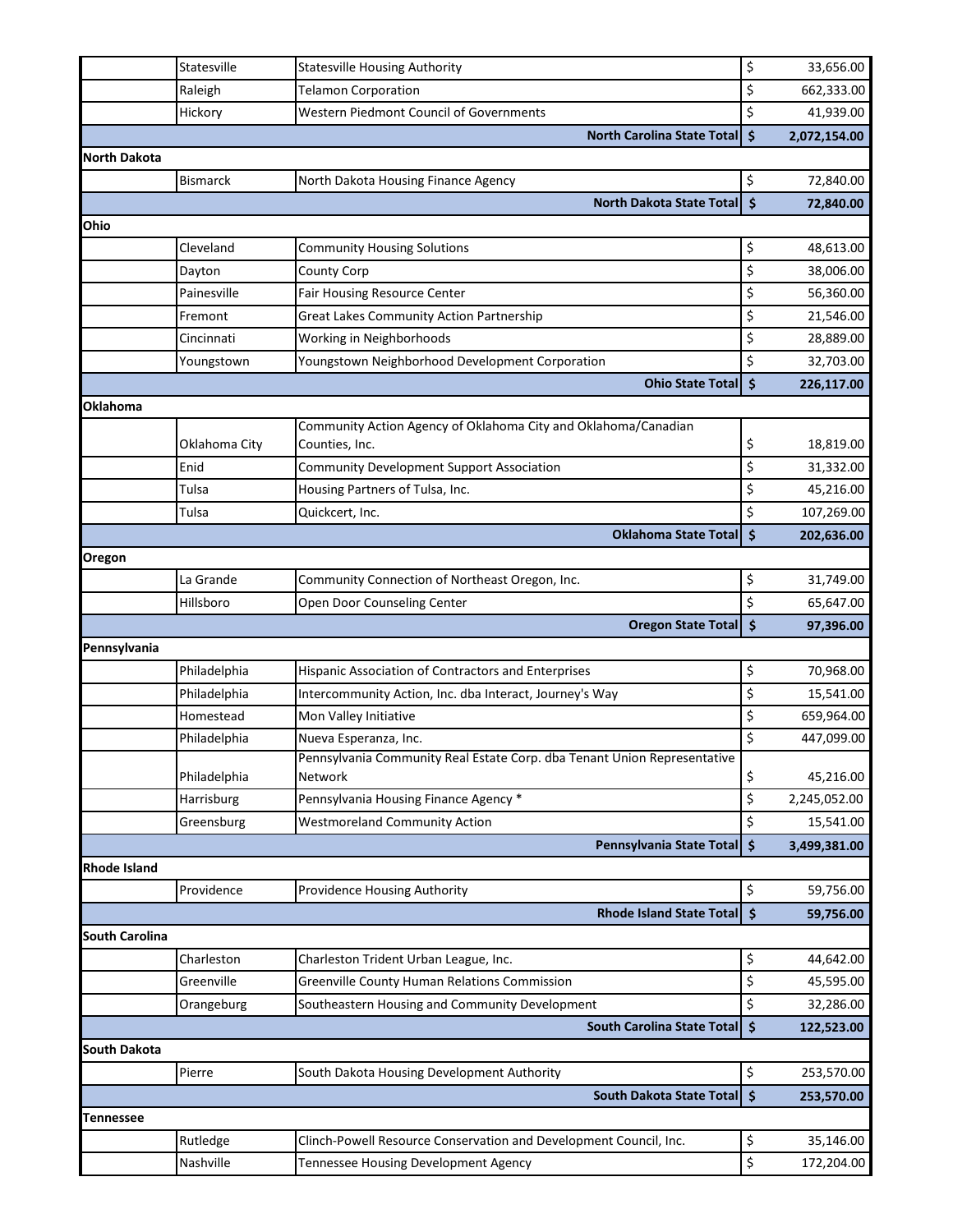|                       | Jackson    | West Tennessee Legal Services, Inc.                                                                                                   | \$           | 588,217.00   |
|-----------------------|------------|---------------------------------------------------------------------------------------------------------------------------------------|--------------|--------------|
|                       |            | <b>Tennessee State Total</b>                                                                                                          | $\zeta$      | 795,567.00   |
| Texas                 |            |                                                                                                                                       |              |              |
|                       | Austin     | Austin Habitat For Humanity                                                                                                           | \$           | 29,842.00    |
|                       | Houston    | Easter Seals of Greater Houston, Inc.                                                                                                 | \$           | 31,869.00    |
|                       | Stafford   | Money Management International Inc.                                                                                                   | \$           | 1,528,042.00 |
|                       | Waco       | Waco Community Development Corporation                                                                                                | \$           | 31,749.00    |
|                       |            | <b>Texas State Total</b>                                                                                                              | $\zeta$      | 1,621,502.00 |
| Utah                  |            |                                                                                                                                       |              |              |
|                       | Provo      | <b>Community Action Services</b>                                                                                                      | \$           | 36,516.00    |
|                       | Logan      | Utah State University - Family Life Center                                                                                            | \$           | 45,943.00    |
|                       |            | <b>Utah State Total</b>                                                                                                               | \$           | 82,459.00    |
| Vermont               |            |                                                                                                                                       |              |              |
|                       | Rutland    | Bennington Rutland Opportunity Council, Inc.*                                                                                         |              | \$11,649     |
|                       |            | <b>Vermont State Total</b>                                                                                                            |              | \$11,649     |
| <b>Virgin Islands</b> |            |                                                                                                                                       |              |              |
|                       | St. Thomas | Virgin Islands Housing Finance Authority *                                                                                            | \$           | 63,182.00    |
|                       |            | <b>Virgin Islands Total</b>                                                                                                           | <b>S</b>     | 63,182.00    |
| Virginia              |            |                                                                                                                                       |              |              |
|                       | Alexandria | <b>Catholic Charities USA</b>                                                                                                         | \$           | 809,917.00   |
|                       | Richmond   | Virginia Housing Development Authority                                                                                                | \$           | 1,279,358.00 |
|                       |            | Virginia State Total                                                                                                                  | $\mathsf{S}$ | 2,089,275.00 |
| Washington            |            |                                                                                                                                       |              |              |
|                       | Seattle    | Washington State Housing Finance Commission                                                                                           | \$           | 200,000.00   |
|                       |            | <b>Washington State Total</b>                                                                                                         | $\mathsf{S}$ | 200,000.00   |
| <b>West Virginia</b>  |            |                                                                                                                                       |              |              |
|                       | Delbarton  | Housing Authority of Mingo County                                                                                                     | \$           | 45,295.00    |
|                       |            | West Virginia State Total \$                                                                                                          |              | 45,295.00    |
| Wisconsin             |            |                                                                                                                                       |              |              |
|                       | Madison    | Movin' Out, Inc.                                                                                                                      | \$           | 41,820.00    |
|                       | Milwaukee  | <b>United Community Center</b>                                                                                                        | \$           | 23.169.00    |
|                       |            | <b>Wisconsin State Total</b>                                                                                                          | Ś            | 64,989.00    |
| Wyoming               |            |                                                                                                                                       |              |              |
|                       | Casper     | Wyoming Housing Network, Inc.                                                                                                         | \$           | 64,487.00    |
|                       |            | Wyoming State Total \$                                                                                                                |              | 64,487.00    |
|                       |            | * Grantees received funding for partnering with a Historically Black College or University, or other Minority Serving<br>Institution. |              |              |

| <b>Office of Housing Counseling</b><br><b>FY21 Training Awards</b> |                        |                                                           |  |                                     |  |  |
|--------------------------------------------------------------------|------------------------|-----------------------------------------------------------|--|-------------------------------------|--|--|
| <b>State</b>                                                       | City                   | <b>Agency Name</b>                                        |  | <b>Total FY21 Training</b><br>Award |  |  |
| <b>California</b>                                                  |                        |                                                           |  |                                     |  |  |
|                                                                    | <b>West Sacramento</b> | <b>Rural Community Assistance Corporation</b>             |  | 194,439.09                          |  |  |
|                                                                    |                        | California State Total \$                                 |  | 194,439.09                          |  |  |
| District of Columbia                                               |                        |                                                           |  |                                     |  |  |
|                                                                    | Washington             | National Community Reinvestment Coalition, Inc.           |  | 454,057.11                          |  |  |
|                                                                    | Washington             | Neighborhood Reinvestment Corp. dba NeighborWorks America |  | 631,700.62                          |  |  |